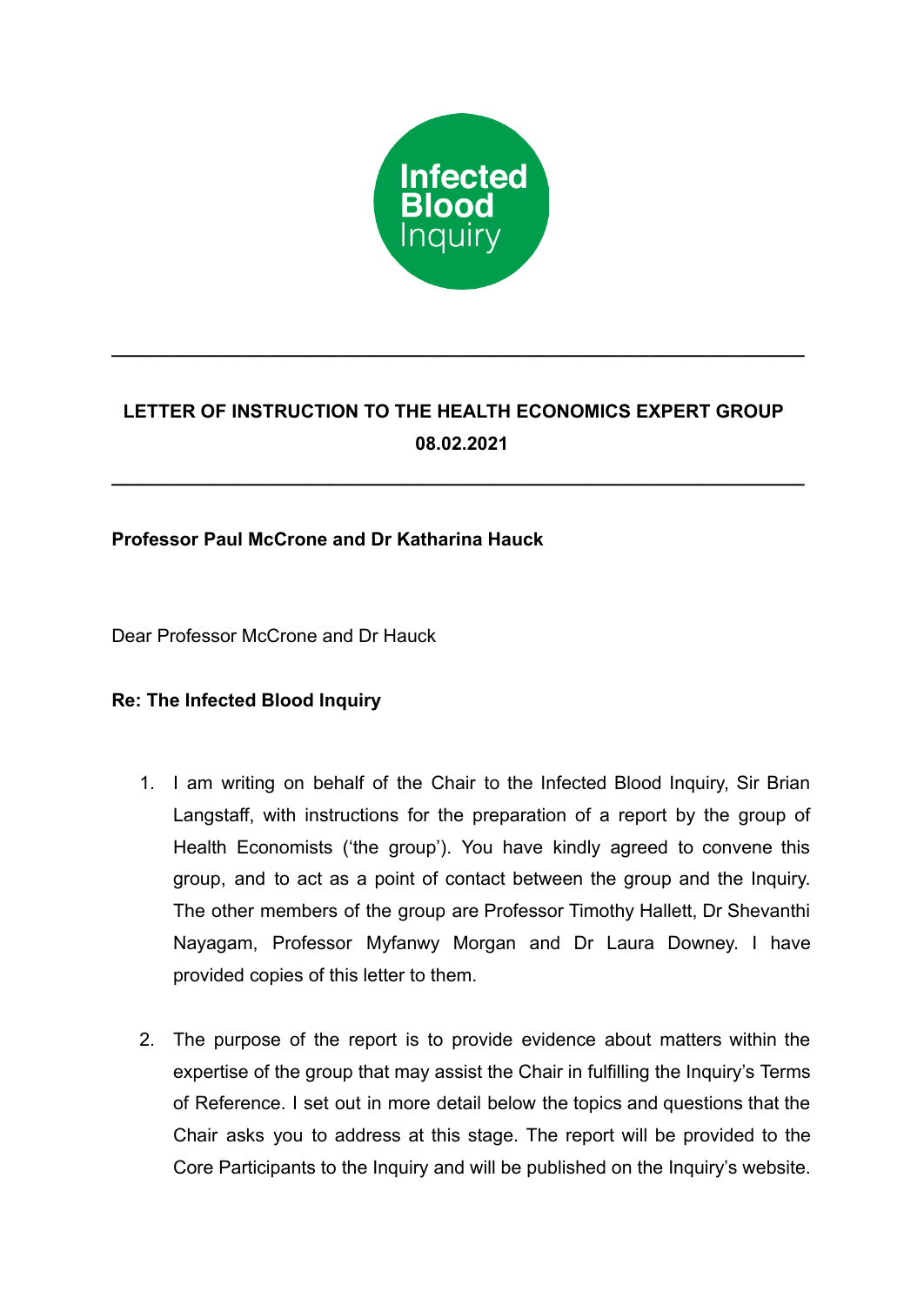3. In due course, I may ask the group to undertake further work to assist the Inquiry. This may include answering questions raised by Core Participants, preparing further reports, conducting discussions with or providing opinions to other expert groups instructed by the Inquiry, giving oral evidence at the Inquiry's public hearings, and carrying out other duties appropriate to the role of an expert to the Inquiry as directed by the Chair through me.

### **Background**

- 4. As you are aware, the Infected Blood Inquiry has been established to examine the circumstances in which people treated by the National Health Service in the United Kingdom were given infected blood and infected blood products. It is an independent public inquiry under the Inquiries Act 2005.
- 5. The provision of such blood and blood products led directly to people becoming infected with Hepatitis B virus ('HBV'), Hepatitis C virus ('HCV'), Human Immunodeficiency Virus ('HIV') and other diseases. Other people were indirectly infected. People have also been informed that they may be at risk of developing vCJD.
- 6. The Inquiry's Terms of Reference require it to consider and report upon a wide range of issues. These include:

*"To consider the impact of the infection from blood or blood products on people who were infected ("those infected') and on partners, children, parents, families, carers and others close to them ("those affected"), including:*

*a. the mental, physical, social, work-related and financial effects of:*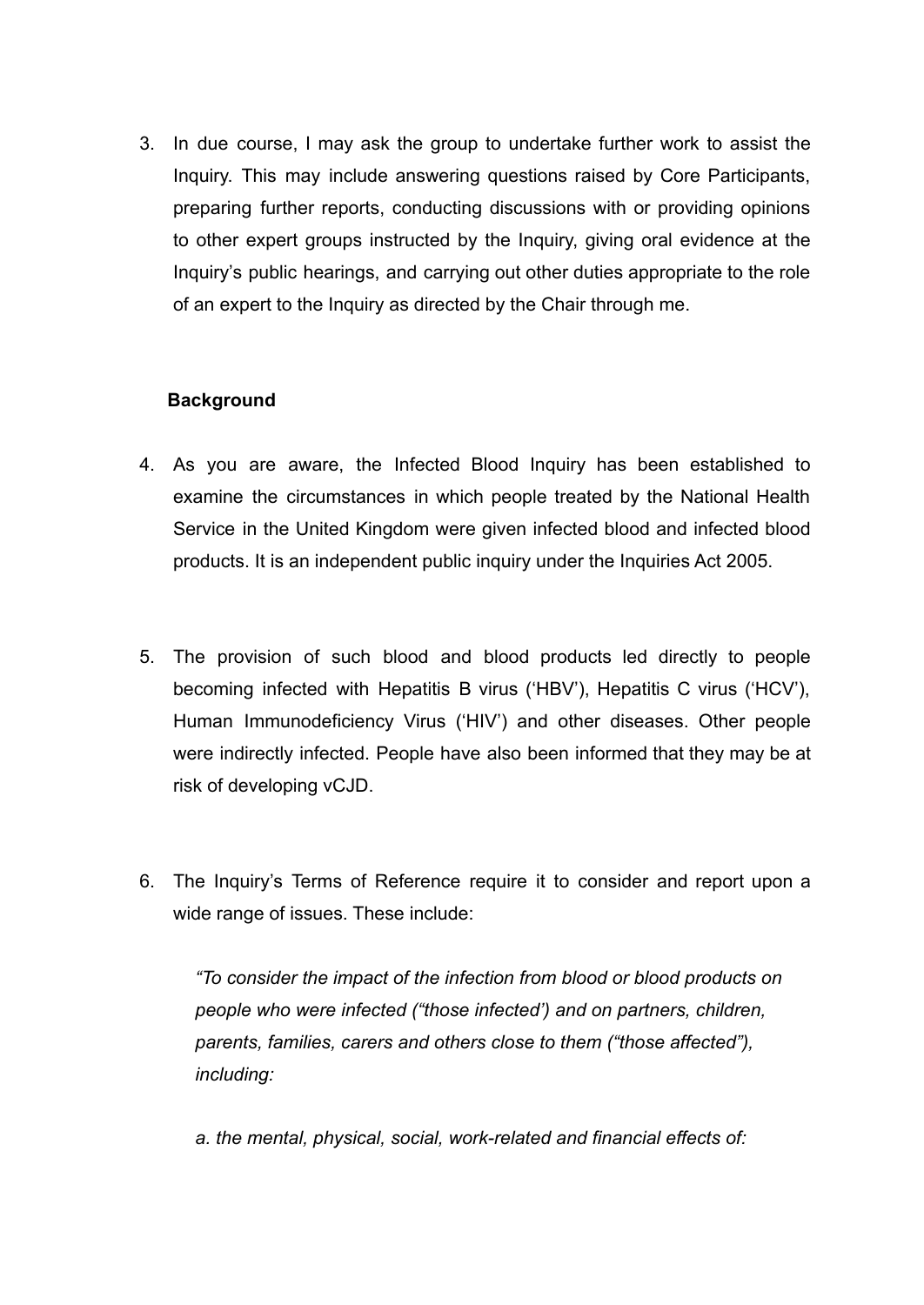*i. being infected with HIV and/or HCV and/or HBV in consequence of infected blood or infected blood products; ii. the treatment received for those infections;*

*b. the extent to which treatment, medical and dental care for other conditions was compromised by perceived infective status;*

*c. the impact of these infections on partners, children, parents, families, carers and others close to those infected, including the impact on those who suffered bereavement; children who were taken into care; those who were advised to, or did, terminate pregnancies; and those who had to take difficult decisions about whether or not to have children;*

*d. the wider social impact on those infected and affected, including the stigma associated with a diagnosis of HIV and/or HCV and/or HBV."*

The report, which the group is being asked to produce at this stage, will assist the Chair in considering this part of the Terms of Reference.

- 7. A full version of the Terms of [Reference](https://www.infectedbloodinquiry.org.uk/terms-reference) may be found on the Inquiry's website. The website also contains the Inquiry's List of [Issues](https://www.infectedbloodinquiry.org.uk/list-issues), which provides more detail of the matters that may be explored during the course of the Inquiry. I have sent links to both these documents to the group.
- 8. The Inquiry must report its findings to the Minister for the Cabinet Office, and make any recommendations, as soon as practicable.

#### **Instructions**

9. The Inquiry has received and considered many written witness statements from people who have been infected (or whose partners or family members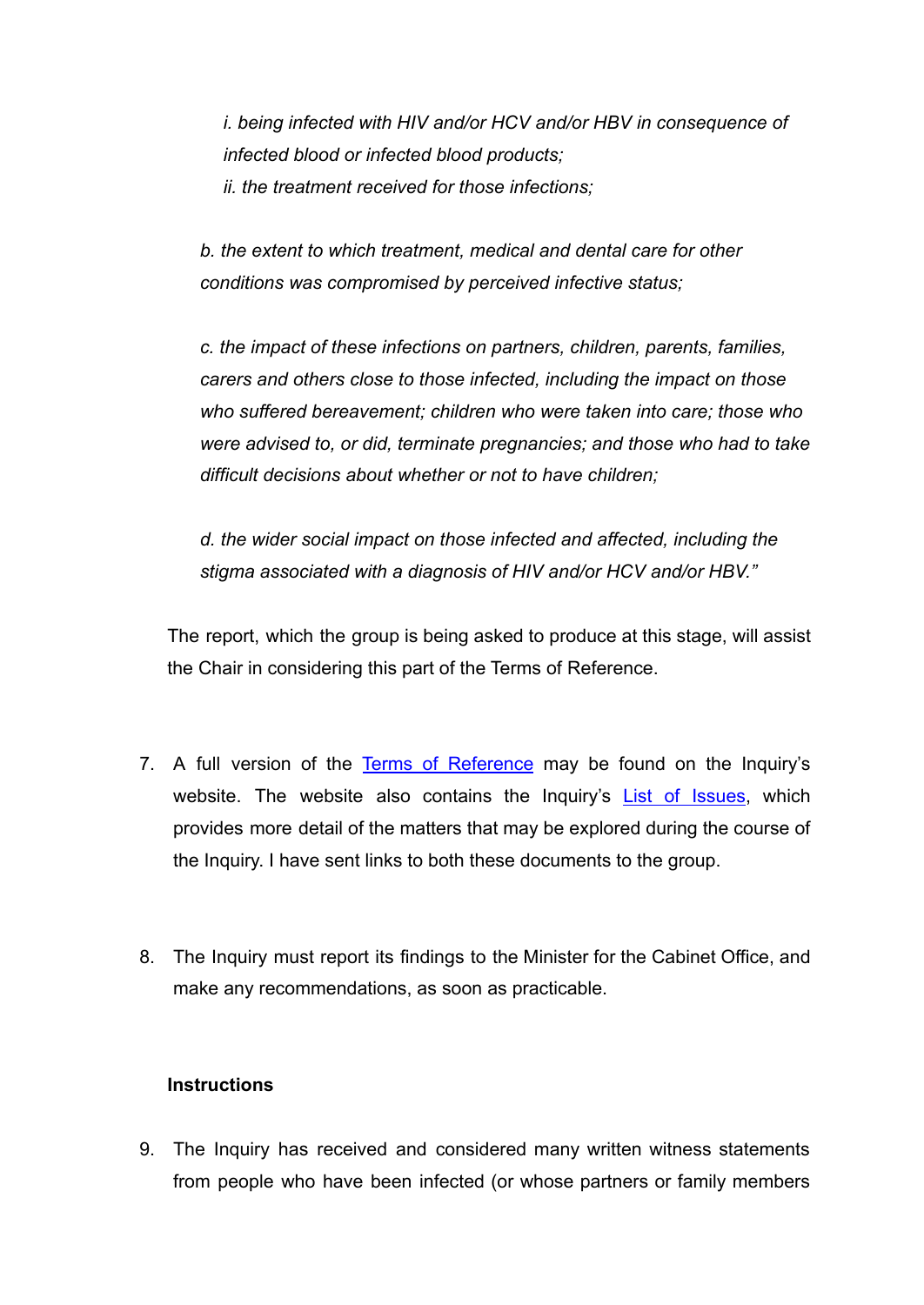were infected) with HCV, HBV and/or HIV, many of whom have also been told of exposure to the risk of vCJD. The Inquiry has also heard a substantial amount of oral evidence from such individuals.

- 10. So as to inform his analysis and consideration of that evidence, the Chair would be assisted at this stage by receiving a report addressing the following topics, insofar as they are within your area of expertise and it is possible to address them on the evidence and data available to you:
	- a. A cost-of illness study from a societal perspective of the impact to the United Kingdom, to the extent that it can be estimated, of infection from blood or blood products and its consequences.
	- b. An historic cost-effectiveness analysis of the societal value of introducing surrogate testing of blood donations before HCV screening became available and also of introducing earlier HCV screening.
- 11. The Chair is conscious that as members of the group you have great expertise and experience in your respective fields. The topics are intended to provide a focus and structure to your work for the Inquiry. If you feel that the topics could helpfully be rephrased, or if there are matters that you consider should be added or omitted from those set out above, then please provide your suggestions in a letter to me. The Chair will consider any points that you raise and I will respond to you with his decision.
- 12. The topics are deliberately framed in broad terms. This is intentional, with the aim of allowing the group to approach the matters as you see fit.
- 13. You will of course be aware that many of the incidents contained within the evidence happened years ago. You are, however, being asked to express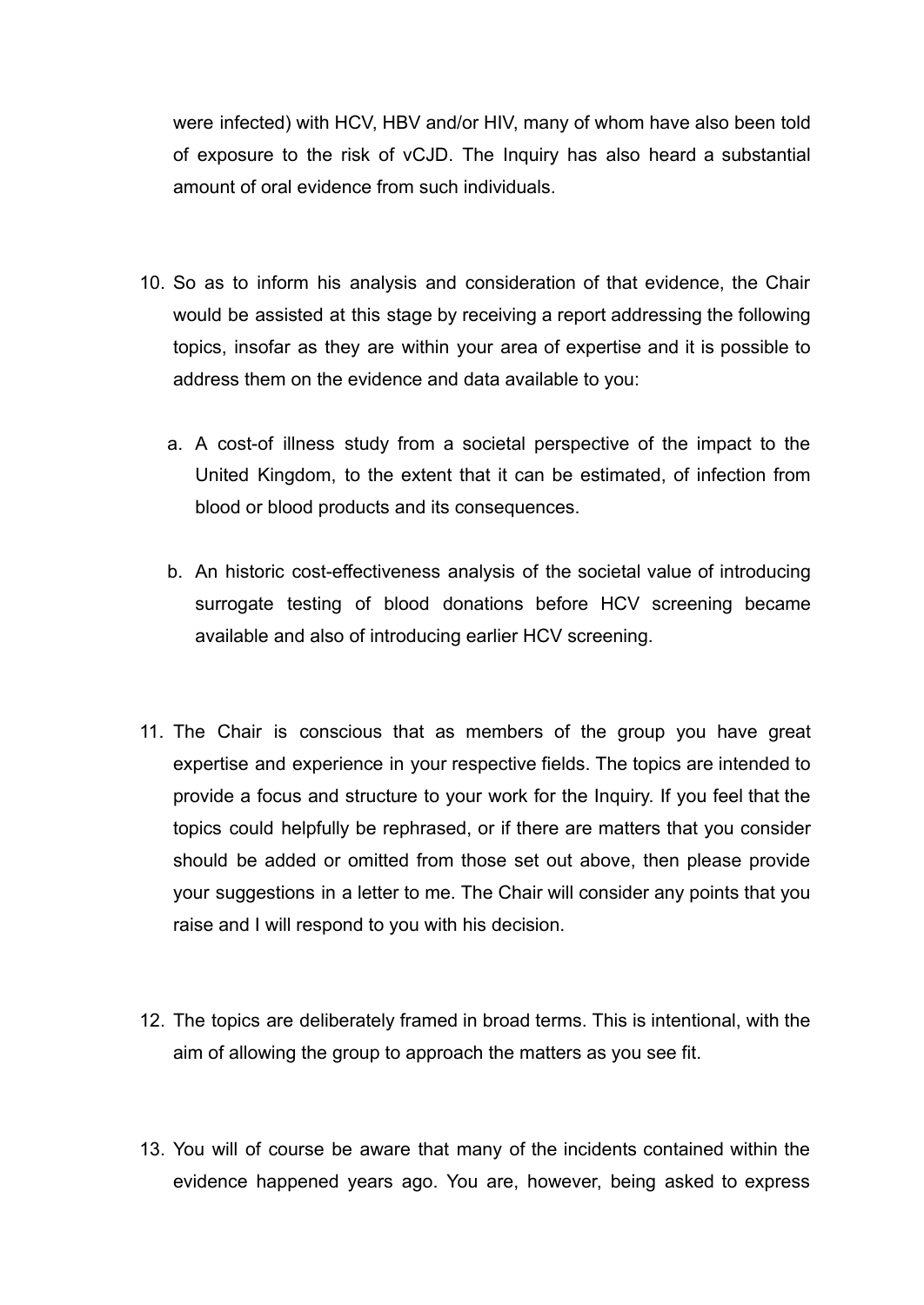your opinion on cost-of-illness and cost-effectiveness from today's perspective, irrespective of what may have been the practice or known about these matters in previous decades.

14. It is important to note that whilst you can be provided with extracts from both written and oral evidence given by individuals where requested to inform your work, you are not being asked to express an opinion either on the circumstances of any particular individual's experience or on the likelihood of any particular impact being suffered by an individual or indeed a group of individuals.

### **Further evidence**

- 15. I understand that:
	- a. The cost of illness study and the cost effective analysis will require epidemiological case estimates of primary and secondary infections. The Inquiry has instructed an expert group of statisticians to prepare report on this issue.
	- b. The cost effectiveness analysis will require further information, including about testing. Where practicable, the Inquiry will seek to obtain such evidence as you require and provide it to you.
	- c. It may also be the case that you require a selection of witness statements to inform your analyses or assistance as to the course an underlying medical condition such as haemophilia may take absent infection with a blood borne virus. If this is the case, please inform me what material or information you require and I will arrange the disclosure and/or put you in touch with members of the clinical expert group.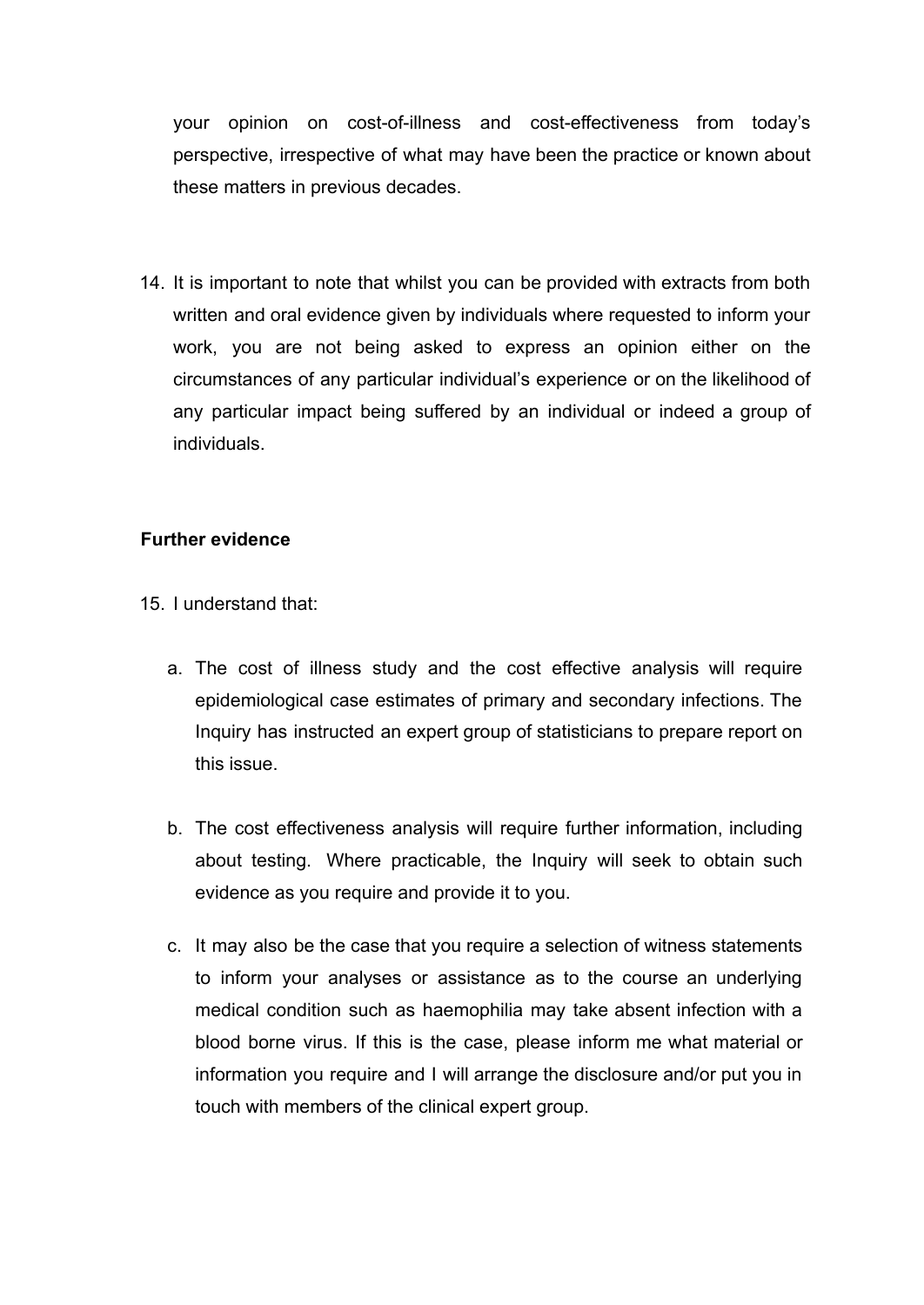- 16. The manner in which you address the topics set out is a matter for you, as is the way in which you express your conclusions and any qualifications that accompany them (including qualifications on the confidence or uncertainty that accompany a particular issue or range of issues).
- 17. The report should make clear if there are any matters on which it is not, or may not be, possible to provide an expert opinion, for example due to the lack of available information. The report should give the reasons for any such limitation.
- 18. If there is a range of professional opinion on a particular issue covered in the report that must be made clear and the range of opinions summarised. The report should explain why you have reached the particular conclusion that you have.
- 19. If there is a disagreement among group members about any matter within the report, then this too should be made clear. The report should summarise the range of opinions, attribute them to the relevant group members, and provide the reasons explaining the views expressed.
- 20. The Inquiry has instructed other expert groups during the course of its work. You may consult freely with members of these other expert groups, as may help you, but should acknowledge in your report what, if any, material assistance their input has given you.

#### **Expertise and Duties of an Expert**

21. If having read this letter you or other members of the group feel that you do not have the appropriate experience or expertise then please let me know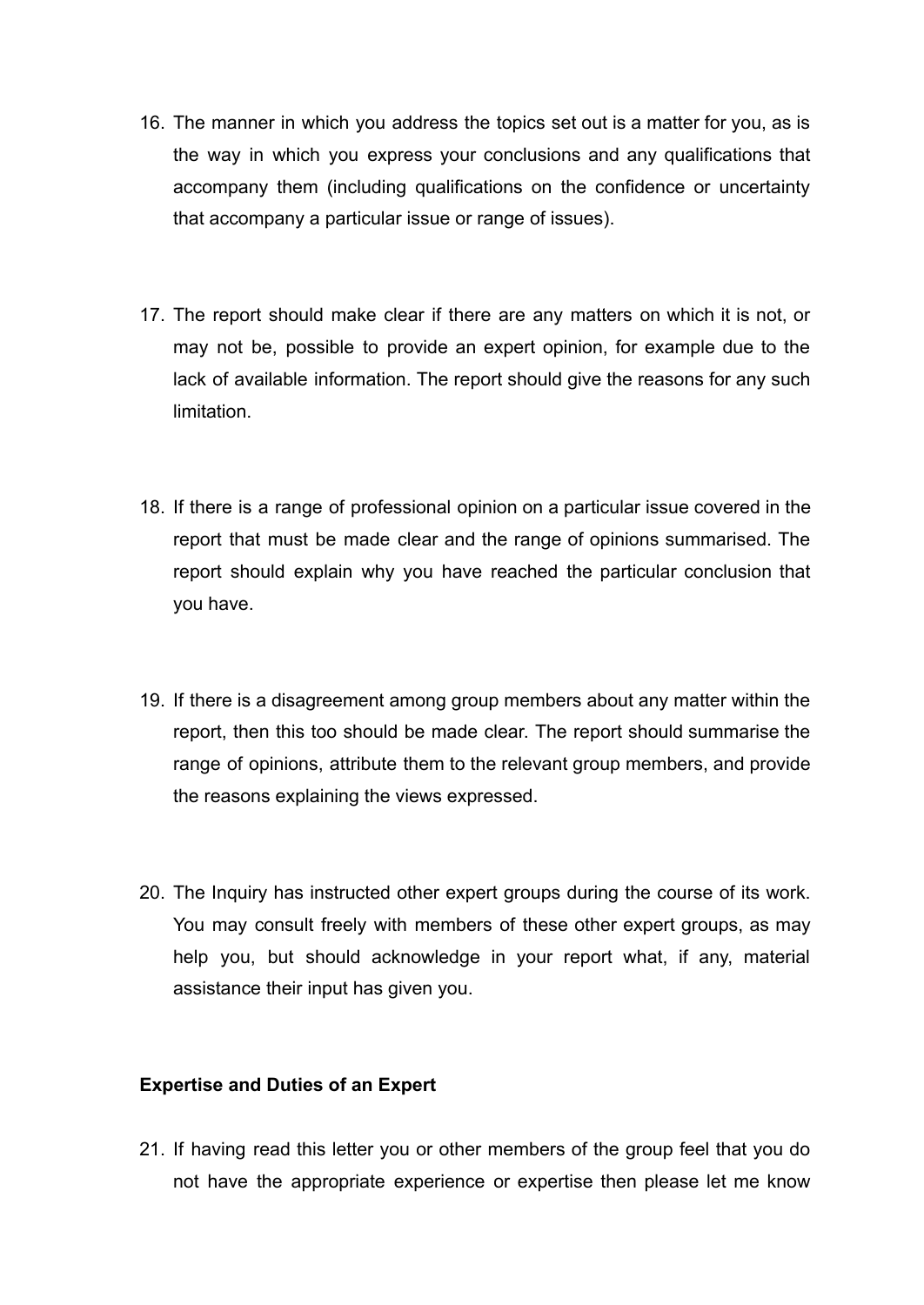immediately. You should also notify me if you have any queries or require any further information.

22. As an expert witness, you have a duty to exercise reasonable skill and care in carrying out your instructions and must comply with any relevant professional code of practice. Your overriding duty is to assist the Inquiry and to provide your unbiased opinion as an independent witness in relation to those matters which are within your expertise.

### **Format of the Report**

- 23. In preparing your report please make sure that:
	- a. It sets out details of the qualifications of all members of the group and their academic and/or professional experience.
	- b. It gives details of any literature or other material which you have relied on.
	- c. It contains a statement setting out the substance of all facts and instructions which are material to the opinions expressed.
	- d. It makes clear which of the facts stated are within your knowledge.
	- e. It identifies who carried out any other work used for the report. The report should give the qualifications for the individual and indicate whether their work was carried out under your supervision.
	- f. Where there is a range of professional opinion on the matters dealt with in the report, it summarises the range of opinions and gives reasons for the opinion reached.
	- g. It contains a summary of your conclusions.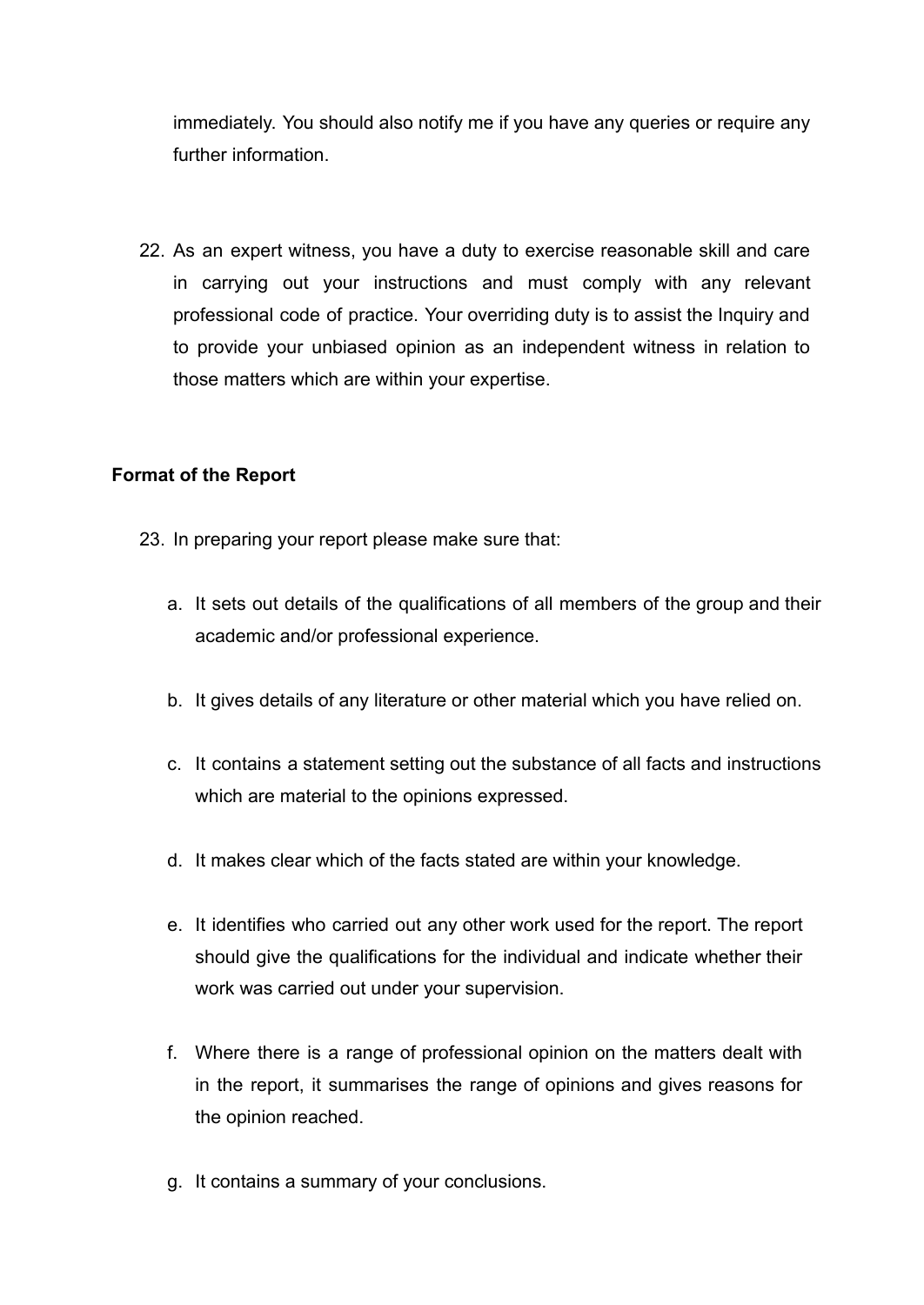- h. It sets out any qualification to an opinion or conclusion provided.
- i. It contains a statement that each of the group members understands their duty to provide independent evidence and has complied with that duty.
- 24. The final report must be verified by statements from all contributing group members saying:

*"I confirm that in respect of those parts of the report to which I have contributed:*

- *a. I have made clear which facts and matters referred to in this report are within my knowledge and which are not.*
- *b. Those that are within my knowledge I confirm to be true.*
- *c. The opinions I have expressed represent my true and complete professional opinions on the matters to which they refer."*
- 25. You should let me know immediately if at any time after producing your report and before the conclusion of the Inquiry you change your views. It is also important that you notify me promptly if you feel it is necessary to update your report after it has been finalised, for example because new evidence has come to light.
- 26. The report should be reasonably concise and expressed as far as possible in straightforward language. Where technical or clinical terms are used, and their meaning may not be obvious, please provide a brief explanation as to their meaning.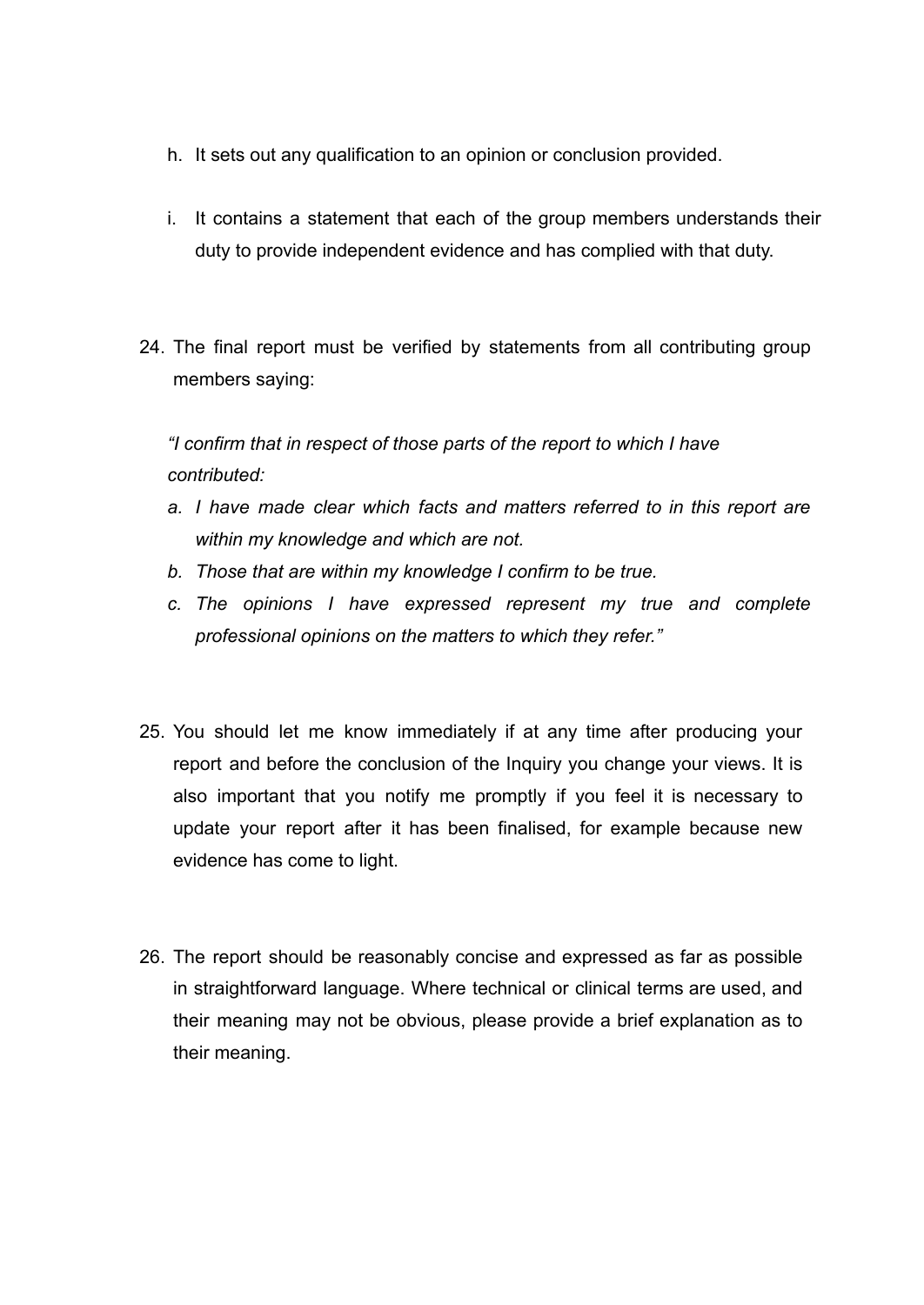27. I would be grateful if in general you, Dr Hauck and Professor McCrone, would undertake to be the point of contact for all correspondence between the group and the Inquiry.

#### **Timetable**

- 28. Once the members of the Group have had an opportunity to discuss this letter and to consider the extent to which any work can begin before receiving material from the statistics group, we will discuss with you a timetable for the next steps, including if necessary a further letter of instruction.
- 29. I ask for the report to be provided in draft in the first instance so that I can approve its format, check that the formal requirements for an expert report mentioned above are fulfilled correctly and ask for any queries to be addressed before the report is signed.
- 30. Once the report is finalised, a copy will be disclosed to the Core Participants and will be published on the Inquiry website. It may be that once Core Participants have reviewed this letter of instruction or your report they will identify further issues that I may wish to raise with you.
- 31. I may also provide you with further instructions at a later date in respect of any other matters on which we seek evidence from the group.

#### **Fees**

32. I will correspond with you separately about arrangements for your fees.